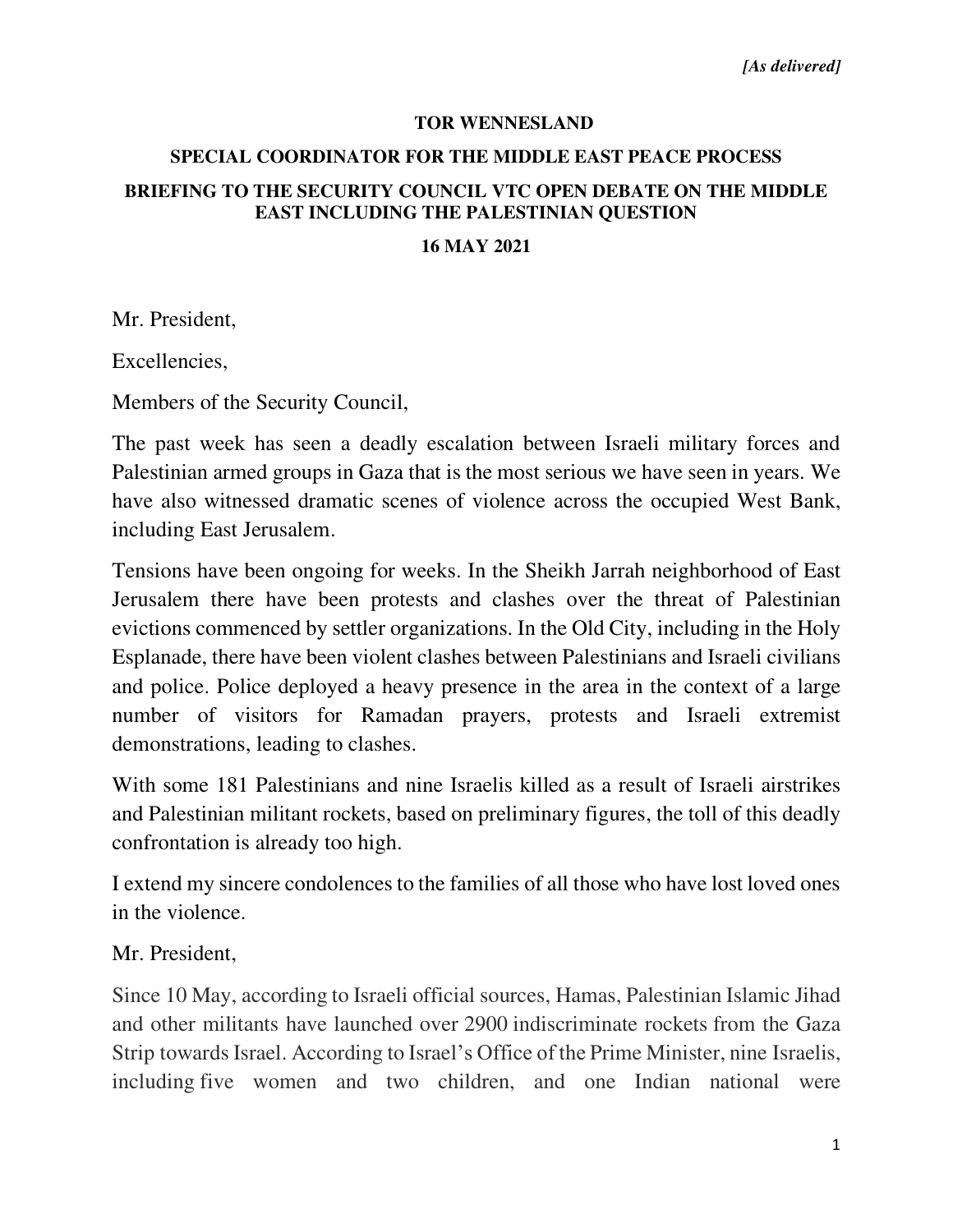killed, and over 250 injured, 23 severely wounded. Civilians across the south and the center of the country have been repeatedly sent to shelters. An anti-tank missile fired at a vehicle near the Gaza perimeter fence, killed an Israeli soldier and injured two others.

Rockets have reached as far as the outskirts of Jerusalem, Tel Aviv and its suburbs and Ben Gurion airport. While a significant number of rockets were intercepted by Iron Dome, some 450 fell short inside Gaza, accounting for some Palestinian casualties according to the Israel Defense Forces (IDF). Direct hits have been reported in multiple locations, causing damage to residential and commercial property, as well as schools and a crude oil pipeline.

In Gaza, the humanitarian and security situation is more dire by the day. In response to the Palestinian militant rocket attacks that began on 10 May, the IDF has conducted over 950 strikes against what it said were militant targets, including weapons factories and depots, tunnel networks, Hamas training facilities, intelligence and security headquarters and offices and homes of senior Hamas and Palestinian Islamic Jihad operatives. These strikes have killed over 100 operatives, including senior commanders, according to the IDF. Nevertheless, the civilian death toll, including children, continues to mount.

As of this afternoon local time, Health Authorities in Gaza report 181 Palestinians, including at least 52 children, 31 women and a person with disabilities, were killed and 1,200 injured in these strikes. The population must repeatedly try to find cover from the strikes absent proper shelters and over 34,000 people have been displaced from their homes. Over 40 UNRWA schools are now open in Gaza as shelters with limited access to water and no access to health care or food and serve for protection purposes only. The dense and closed context of Gaza makes seeking shelter all the more difficult. As a result of the military operations, seven factories, 40 schools and at least four hospitals sustained complete or partial damage. At least 18 buildings, including four high-rise towers, including one hosting international media outlets, have been destroyed and over 350 buildings damaged. According to the IDF, these buildings contained Hamas military installations.

Mr. President,

Reports continue of families – women, children and infants – killed in their homes by the airstrikes. Early this morning, several houses were struck, while residents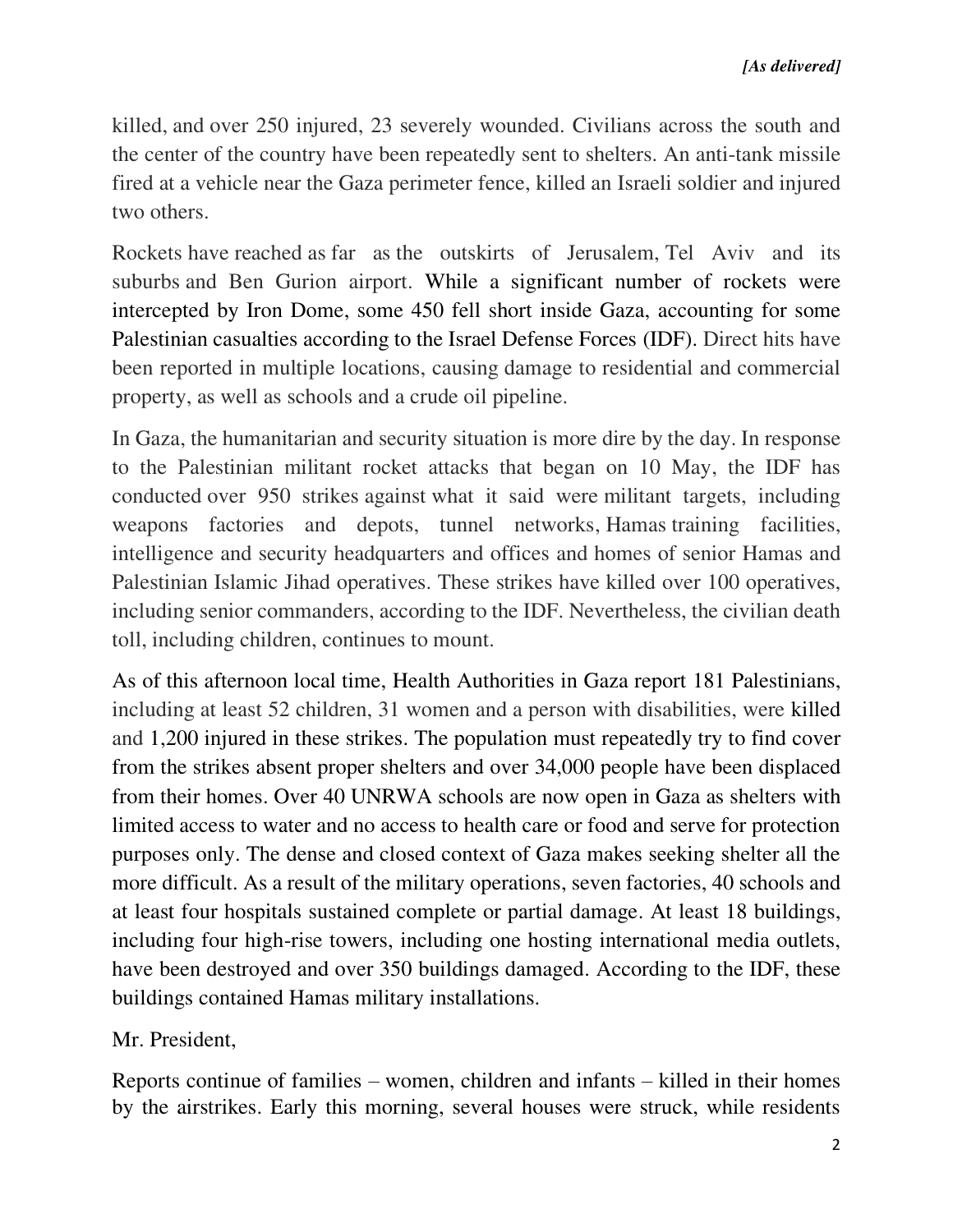were inside, killing 12 people and injuring over 50 others. I note also the deaths yesterday of nine family members – two women and seven children – in the al-Shati camp, among so many others.

In Israel, a five-year old boy was killed by a rocket in Sderot and a sixteen-year old girl and her father were killed in Lod. Such tragedies are unacceptable and cannot be justified nor measured.

Mr. President,

This escalation has already produced tragic results. A further intensification of hostilities would have devastating consequences for both Palestinians and Israelis.

The United Nations is working tirelessly with all sides to restore calm.

I reiterate the Secretary-General's urgent call on Israel and Palestinian armed groups to take immediate and decisive steps to de-escalate the situation and prevent any further loss of life.

Israelis and Palestinians have a legitimate right to safety and security. The violence we are witnessing now is unacceptable and unjustifiable.

Hamas and other militants' indiscriminate launching of rockets and mortars from highly populated civilian neighborhoods into civilian population centers in Israel violates international humanitarian law and must cease immediately. Civilian areas must never be used for military purposes.

Israeli authorities must abide by international humanitarian law principles governing armed conflict, including the proportional use of force, exercising maximum restraint to spare civilians and civilian objects in the conduct of military operations.

I reiterate that children should not be the target of violence or put in harm's way.

Mr. President,

Turning briefly to ongoing regional dynamics, on 13 May, the IDF informed that three rockets were fired from Lebanon into the sea off the coast of northern Israel. Lebanese Armed Forces confirmed the firing and reported finding materiel close to a Palestine refugee camp in Rashidiyeh. On 14 May, up to 100 individuals protested north of the Blue Line, some waving Palestinian and Hizbullah flags. UNIFIL observed several protesters cross the Blue Line close to the town of Metula. IDF personnel fired multiple warning shots, reportedly injuring two. According to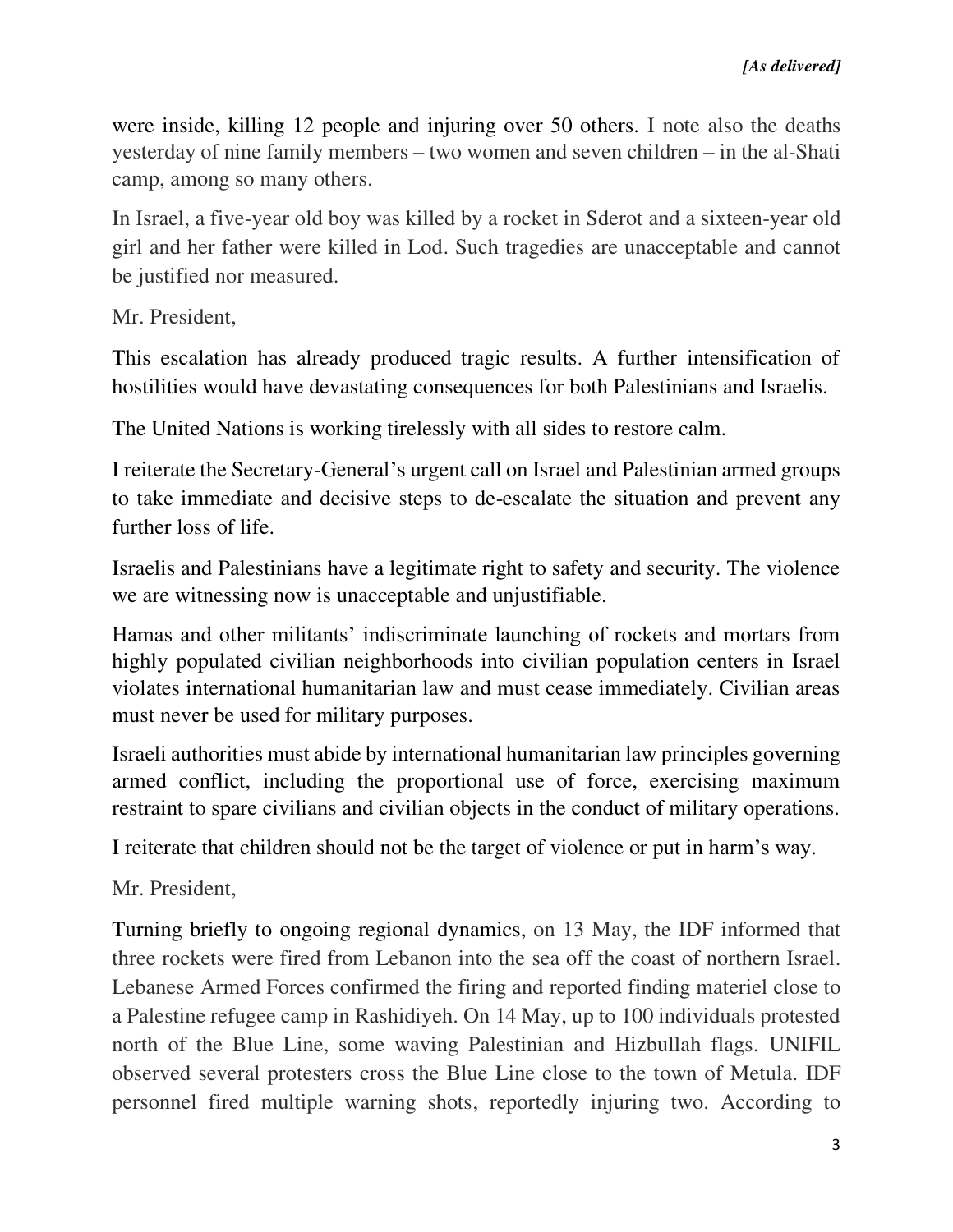Lebanese authorities, a Lebanese citizen later died. The Lebanese Armed Forces arrested several protestors following the incident.

In addition, three rockets were launched from Syria. There were no reports of damage or injuries.

Mass protests in solidarity with Palestinians also occurred at Israeli borders with Jordan, where thousands of Jordanians marched towards the bridge connecting Jordan to the occupied West Bank but were reportedly stopped short by the Jordanian security forces.

Mr. President,

Violence in the occupied West Bank, including East Jerusalem, continues to increase. Since 10 May, 19 Palestinians were killed, including two children, and some 1844 Palestinians were injured in the West Bank by Israeli Security Forces in either clashes or other incidents, with 444 injured by live ammunition. At least eight Israelis were injured in these incidents, according to Israeli Government sources.

On 10 May, amid heavy presence of Israeli security forces ahead of planned Jerusalem day marches thousands of Palestinians clashed with police in and around the Holy Esplanade and other parts of the Old City. ISF reportedly shot and injured over 650 Palestinians with rubber-coated metal bullets and other crowd-control means. 32 ISF personnel were injured in the clashes. Although, Israeli authorities took steps to reroute the Jerusalem day marches, leading to their cancelation, tensions continued, particularly within the Holy Esplanade.

In Sheikh Jarrah, ISF dispersed demonstrators using skunk water, sponge-tipped bullets and stun grenades. One Palestinian was killed and another shot and injured in separate incidents after they attempted to attack Israeli soldiers.

On 14 May, violence escalated as Palestinians held a "Day of Rage" in support of Gaza, with clashes between Palestinians and ISF in Qalqilyia, Ramallah, Nablus, Bethlehem, Hebron and dozens of other locations. Ten Palestinians were killed by Israeli forces, in addition to one Palestinian killed near Ofra settlement in an alleged stabbing attack against ISF. This is the highest number of Palestinian fatalities recorded in a single day in the West Bank, including East Jerusalem, since the UN began recording fatalities in 2008.

Mr. President,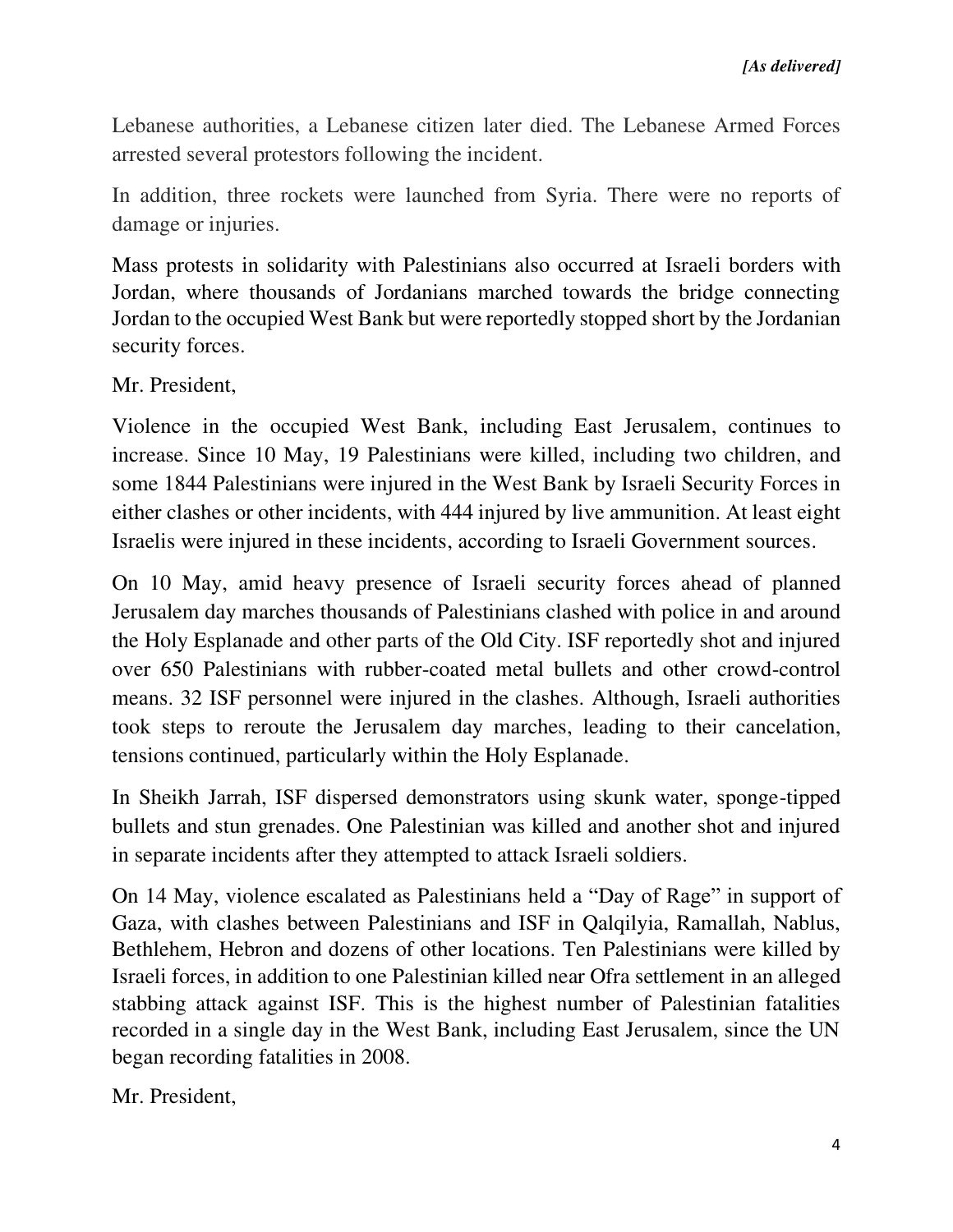Turning again to Gaza, the damage to infrastructure in the Strip has been substantial and a humanitarian emergency is unfolding.

The Gaza Power Plant is operating at reduced capacity due to Israel's closure of the Kerem Shalom crossing. Reports from Gaza suggest rolling daily power cuts of 5-6 hours in some areas. With current stocks, it could operate at reduced capacity for another four days only. The lack of electricity has resulted in a decrease of clean water and sewage treatment affecting hundreds of thousands. The health system, already overwhelmed by chronic drug shortages, inadequate equipment and the COVID-19 pandemic will likely be unable to meet the needs of those injured during the violence, particularly as hospitals face equipment and electricity shortages.

Since 10 May, Israeli authorities have kept Gaza crossings for people and goods closed. This includes humanitarian personnel and critical aid, such as fuel and medical supplies. The fishing zone off the coast of Gaza also remains closed. The Rafah crossing was closed on 12 May and reopened this morning.

It is vital that, mindful of its security concerns, Israel open the crossings for movement of critical staff in and out of Gaza and for the entry of fuel for the GPP. The UN must also be able to bring in key items needed for trauma care and to adequately supply shelters given the huge influx of IDPs. This requires a pause in fighting to allow limited movement for a restock of supplies and to assess damages and needs including to electricity infrastructure.

I remind all sides that the UN and its partners have nearly completed a massive, multi-billion-dollar reconstruction effort following the 2014 conflict. Given the range of current global challenges, an outpouring of international support on the same scale is highly unlikely. All sides should be mindful of this as the fighting and destruction continues.

Mr. President,

We cannot allow the situation to slide further into chaos.

The hostilities must stop.

I reiterate the appeal just given by the Secretary-General for an immediate cessation of hostilities and for his dire warning that this conflict will increase radicalization and extremism in the whole region.

The international community has a crucial role to play. It must take action now to enable the parties to step back from the brink.